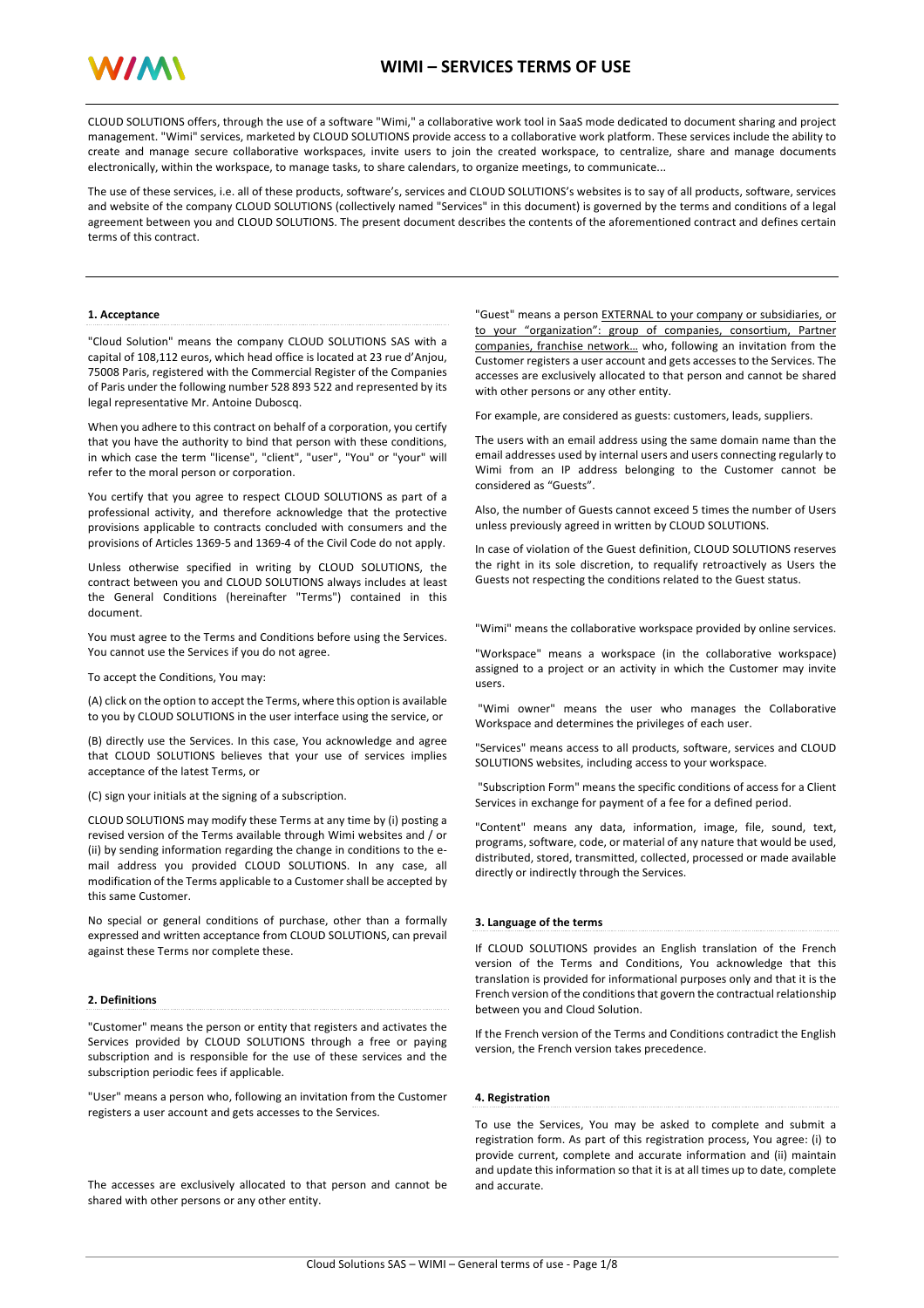You are not allowed to register for the Services if you are under the age of 18. By registering, you assure to CLOUD SOLUTIONS that you are aged of 18 or more.

If CLOUD SOLUTIONS discovers that some of your registration information is inaccurate, incomplete or outdated, or if SOLUTIONS CLOUD decides, in its sole discretion, that You are not subscribers or users of appropriate services, CLOUD SOLUTIONS may terminate all rights to access, receive, use and licensing related to the Services immediately and without notice.

You agree to be informed by email of new CLOUD SOLUTIONS services, SOLUTIONS CLOUD product launches, CLOUD SOLUTIONS announcements, changes in operating conditions or billing services.

## **5. Services and Licensing**

Subject to compliance with these Terms and Conditions as well as the subscription to be chosen, CLOUD SOLUTIONS hereby grants to its customers and users invited by them a right to the entire world, nontransferable, non-exclusive access and using the Services, this right cannot be sub-licensed unless previously agreed in written by CLOUD SOLUTIONS.

CLOUD SOLUTIONS is constantly innovating. You acknowledge and agree that the form and nature of services provided by CLOUDSOLUTIONS are subject to change without notice.

CLOUD SOLUTIONS is committed to take reasonable steps to make the Services available via the Internet, twenty-four hours a day, seven days a week. CLOUD SOLUTIONS will be entitled to take actions that affect the accessibility if deemed appropriate by CLOUD SOLUTIONS. CLOUD SOLUTIONS shall not be held responsible for any downtime related to your Internet connection or to network issues.

The Customer is entitled to provide users access to its space. The Client is aware and acknowledges that he is responsible for the clients to whom it has authorized access to the Services.

CLOUD SOLUTIONS is entitled to rely on subcontractors for the performance of obligations under this Agreement. CLOUD SOLUTIONS is responsible for the work and services of subcontractors under conditions identical to those for its own works and services.

# **6. Conduct**

You are solely responsible for your use of the Services, the contents of your computer including the content downloaded, transferred, published publicly, processed or entered in the Services, your account on your collaborative workspace, the collaborative management of your space, and any transmission when using the Services. However, CLOUD SOLUTIONS reserves the right in its sole discretion, to take any measures if deemed necessary or appropriate.

You agree that your Wimi is used in reasonable terms. For all subscription packages except for the "Enterprise" subscription package, Thus, the bandwidth used by your Wimi cannot exceed 1 GB / month or exceed the average bandwidth used by other Wimis (determined solely by CLOUD SOLUTIONS), the number of actions related to the use of your Wimi may not exceed 500/day or exceed significantly the average number of shares of other Wimi accounts (determined solely by CLOUD SOLUTIONS) and the number of users simultaneously connected to your Wimi cannot exceed 30 or significantly exceed the average number of users connected simultaneously to other Wimi accounts (determined solely by CLOUD SOLUTIONS). The number of Wimi AirTime calls given through our Wimi account cannot exceed 250/month.

In the case of a use of your Wimi exceeding the thresholds defined above, CLOUD SOLUTIONS reserves the right to deactivate your account or restrict your bandwidth or offer a subscription package tailored for your needs specifically.

You agree to comply with the definition of the User and the Guest status as defined in this document.

You agree (i) not to attempt to gain unauthorized access to other computer systems or interfere with the use and enjoyment of another user of the Services (ii) to comply with the national laws governing the online services, not send, distribute, make available or transmit any software or other computer file containing a virus / harmful component, (iii) not to use the Services for illegal purposes, (iv) not to remove products, software, documents or websites used in connection with the Services, including legal notices, the disclaimers or the symbols of copyright or trademark, not to modify any logos that You do not own and You are not permitted (e) to change, (v) nor to interfere or disrupt networks connected to the Services, (vi) to infringe copyright, patent, trademark, trade secret or other proprietary of a third party, and (vii) to transmit any unlawful, confidential, without authorization, or harassing, defamatory, racist, indecent, abusive, violent, threatening, vulgar, obscene or other objectionable material of any kind whatsoever.

You agree not to reproduce, duplicate, copy, sell, trade or resell the Services for any purpose whatsoever.

You agree to be solely responsible (and acknowledge that CLOUD SOLUTIONS has no responsibility to you or any third party) for any breach of your obligations as defined by the conditions and consequences that such a breach may have (including loss or damage to SOLUTIONS CLOUD).

You agree to be responsible for all actions and non-actions of your employees and consultants, and anyone you invite into your workspace.

You warrant that the Content that you upload to or managed by the Services does not infringe the rights of others or violate in any way the legislation in force.

CLOUD SOLUTIONS may suspend access to the Services or immediately terminate this Agreement for failure to comply with these rules of good conduct.

The suspension of the accesses to the Services of the early termination of the Contract will not give rise to any reimbursement of fees paid in advance, nor any compensation.

## **7. Passwords and Security**

You must use your e-mail address for your user name and choose a password to access your account. You agree to carefully keep all your passwords and keep them confidential. You are solely responsible should You not maintain the confidentiality of Your passwords and account information.

Your password is encrypted. It is not available to CLOUD SOLUTIONS employees.

If you have forgotten your password, or it does not work, you can enter a new password by clicking on the "Password Forgotten" that appears on the home page of your Wimi.

Depending on the permissions set by the Account Manager of Your Wimi, you may not be able to see some parts of the Wimi, or not be able to update some information. You agree to respect the access rights that you have been allocated.

You are solely responsible for all activities taking place under your account. You agree to immediately notify CLOUD SOLUTIONS of any unauthorized use of Your account or any other known security breach. Access to password protected and / or secured sections is restricted to authorized users only. Unauthorized individuals attempting to use the Service may be subject to prosecution.

CLOUD SOLUTIONS cannot be held liable for losses / damages you may incur through the use of a third party using Your password, Your account, with or without your consent. However, if you are the account manager of your Wimi, you are liable for losses CLOUD SOLUTIONS or any other party may suffer as a result of such use.

CLOUD SOLUTIONS uses an encryption built into your browser to ensure the secure transfer of your information and documents when using the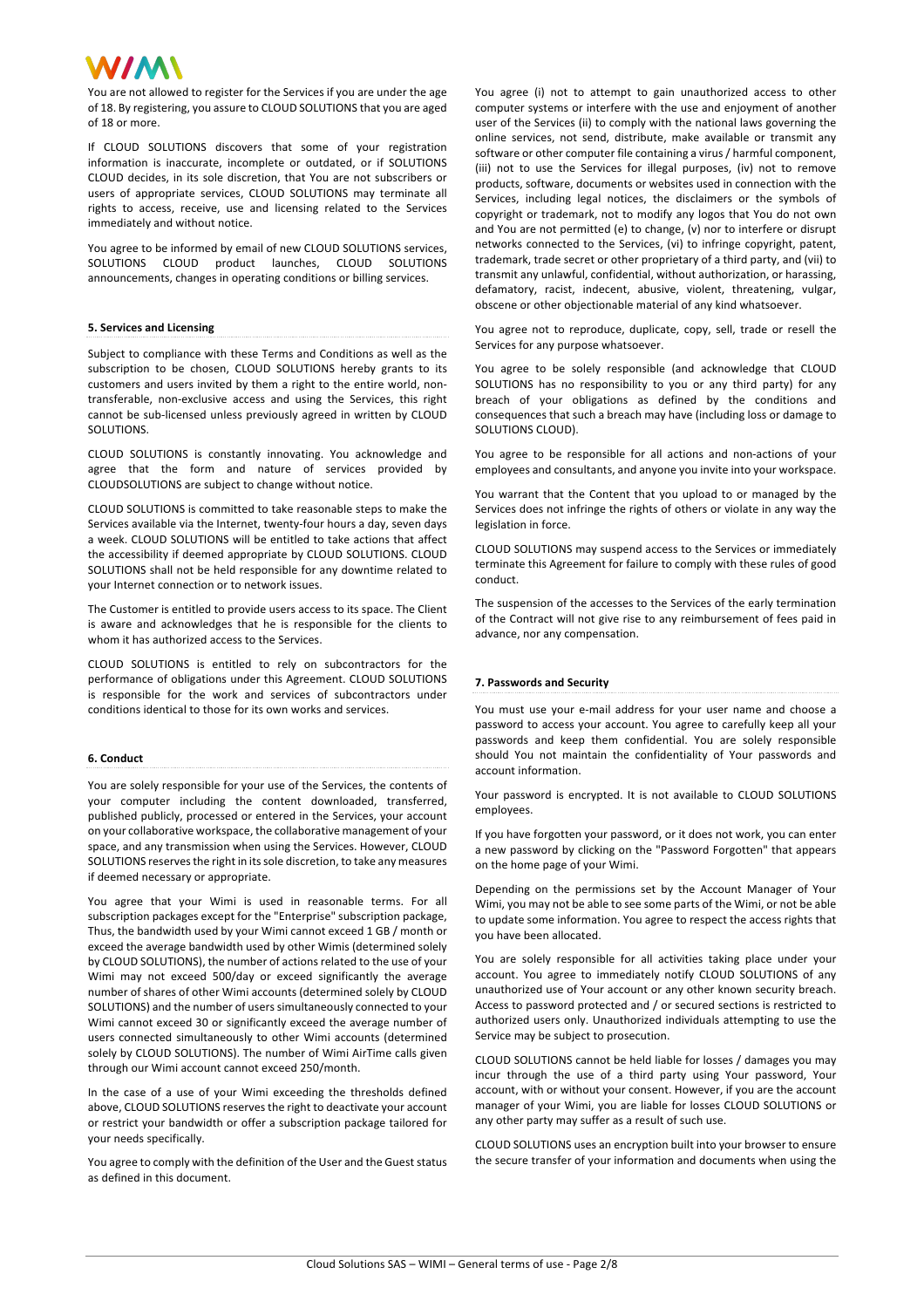Services. In this regard CLOUD SOLUTIONS uses a Secure Socket Layer (SSL) with a security certificate.

# **8. Property**

any part of this content.

All content of web sites and computer programs, software, products, graphics or other interface elements associated with services provided by CLOUD SOLUTIONS is protected by intellectual property rights owned exclusively CLOUD SOLUTIONS. This content may not be reproduced, translated, transcribed, or modified in any form or by any means without the prior written consent of CLOUD SOLUTIONS. You may not copy, modify, distribute, publish, transmit or create derivative works of

Access to services and use of related products, is licensed, not sold. This is a right of use granted only under conditions determined by the subscription purchased, including the number of workspaces, the number of users, support and storage space defined underwritten by the subscription.

Licenses granted by the Terms & Conditions do not give you any right on the content of websites, computer programs, software, and products associated with Services provided by CLOUD SOLUTIONS, nor associated logos and other names, logos, icons and brands identifying CLOUD SOLUTIONS products and services that should not be used without prior written permission of CLOUD SOLUTIONS.

Any content that You upload, transfer, edit publicly, handle or type in the Services is your sole property if you are the legal owner. CLOUD SOLUTIONS has no liability for these elements. You warrant holding all required rights with respect to the content that you use through the Services.

# **9. Warranties**

Although CLOUD SOLUTIONS takes all necessary precautions to provide accurate information with respect to its Services on its website, the information has no contractual value and CLOUD SOLUTIONS' responsibility cannot be engaged in any possible way.

You acknowledge that you have the sufficient skills giving you the means to assess the exact scope of services and features to adapt them to their intended use.

You warrant that you have provided all relevant information to CLOUD SOLUTIONS to allow normal use of the Services.

ALL INFORMATION, MATERIALS, PRODUCTS AND SERVICES PROVIDED BY CLOUD SOLUTIONS ARE PROVIDED WITHOUT EXPRESS OR IMPLIED WARRANTY OF ANY KIND, INCLUDING, WITHOUT LIMITATION, WARRANTIES OF MERCHANTABILITY, FITTED FOR A PARTICULAR PURPOSE, OR SPECIFIC EXPECTATIONS, WARRANTIES RELATED TO THE ACCURACY OR RELIABILITY OF THE RESULTS OBTAINED FROM USE OF THE SERVICES, OR THAT THE SERVICES BE UNINTERRUPTED, SECURE FULL, ERROR-FREE SOFTWARE, OR THAT DEFECTS AND FAILURES IN THE SERVICES MUST BE CORRECTED.

#### **10. Limitations of damages and responsibilities**

In the event of major flaws that seriously prevent use of the Services and that are solely attributable to CLOUD SOLUTIONS, CLOUD SOLUTIONS is committed to correct the defect without undue delay after the written notice (by letter) that will be addressed.

YOU EXPRESSLY AGREE THAT USE OF THE SERVICES IS AT YOUR OWN RISK. CLOUD SOLUTIONS, IN NO EVENT, SHALL BE HELD LIABLE FOR CONSEQUENTIAL LOSS OF PROFITS OR ANTICIPATED SAVINGS, LOST REVENUES, LOST DATA, OR USE OF THIRD PARTY RELATING TO DEFECTS OR FAILURES IN SERVICES.

YOU CANNOT CLAIM A PAYMENT DISCOUNT, DAMAGES, OR OTHER PENALTIES FOR SERVICE INTERRUPTIONS OF LESS THAN TEN (10) CONSECUTIVE DAYS.

IN ANY EVENT CLOUD SOLUTIONS LIABILITY SHALL NOT EXCEED THE AMOUNT PAID FOR THE USE OF THE SERVICES DURING THE TWELVE (12) MONTHS IMMEDIATELY PRECEDING THE ALLEGED VIOLATION OF THE CONTRACT, AND WILL NOT BE BROUGHT WITHIN THE PAST FORTY-FIVE (45) CALENDAR DAYS AFTER THE OCCURRENCE OF REASONS FOR COMPLAINT

# **11. Subscriptions and Fees**

The following provisions apply to you only if you are a Customer. If this is the case, in order to have access to the Services, except in the case of a free trial period granted by CLOUD SOLUTIONS, you will purchase a Subscription and you will pay a periodic fee in accordance with specific conditions (including price and duration) to be determined in agreement with CLOUD SOLUTIONS.

Access to Services and use of related products is a right granted only under conditions determined by the subscription purchased, including the number of Workspaces, the number of users, support and storage space defined by the subscription purchased that determines the characteristics of your Wimi.

The descriptions of the Services provided on the CLOUD SOLUTIONS website specify, for each plan, the duration of the subscription, the elements included in the plan and the type of use, personal or professional, permitted.

Regarding an online subscription, you acknowledge that you have had the opportunity to verify the details of your subscription and the total price, and to correct any mistakes before confirming it to express its acceptance. CLOUD SOLUTIONS will acknowledge receipt of the subscription once the Subscription Form is filled electronically.

*Free subscription*. A free subscription granted by CLOUD SOLUTIONS does not require the payment of subscription fees. Any free subscription lasts for 30 days and can be renewed or not for the same period at the sole discretion of CLOUD SOLUTIONS. In the case your Wimi account is not accessed during 120 days or more, CLOUD SOLUTIONS reserves the right to discontinue the services and to delete the data stored on your Wimi.

If you have subscribed to a specific plan including a free trial period, CLOUD SOLUTIONS will provide free use of the Services for such period from confirmation of your subscription if you subscribed online, or if not, from the signing of the subscription request.

After the free trial period, if You do not want to continue with a paying plan, CLOUD SOLUTIONS reserves the right to discontinue the services and to delete the data stored on your Wimi.

The total charges for the duration of subscriptions remains definitively acquired and / or due even in the event of termination of the subscription for any reason whatsoever except if Cloud Solutions SAS does not respect its contractual obligations and / or decide to discontinue the Services.

If you cancel the credit card provided to CLOUD SOLUTIONS or if the card is canceled, You must immediately provide CLOUD SOLUTIONS a new valid credit card number. If you do not provide CLOUD SOLUTIONS with a valid credit card number having sufficient funds, you would be in violation of these Terms.

If you change or close the bank account provided to CLOUD SOLUTIONS for direct debit, you must immediately provide CLOUD SOLUTIONS with a new direct debit to your new bank account. If you do not provide SOLUTIONS CLOUD with a new debit authorization or if your account has not got sufficient funds, you would be in violation of these Terms.

CLOUD SOLUTIONS reserves the right to discontinue or modify any voucher, credit and special promotional offer at its sole discretion.

You can upgrade your subscription at any time. In case of change, billing will be prorated for the new subscription.

In the event that a settlement failure is indicated, the payment of the subscription for the entire period purchased in the subscription must be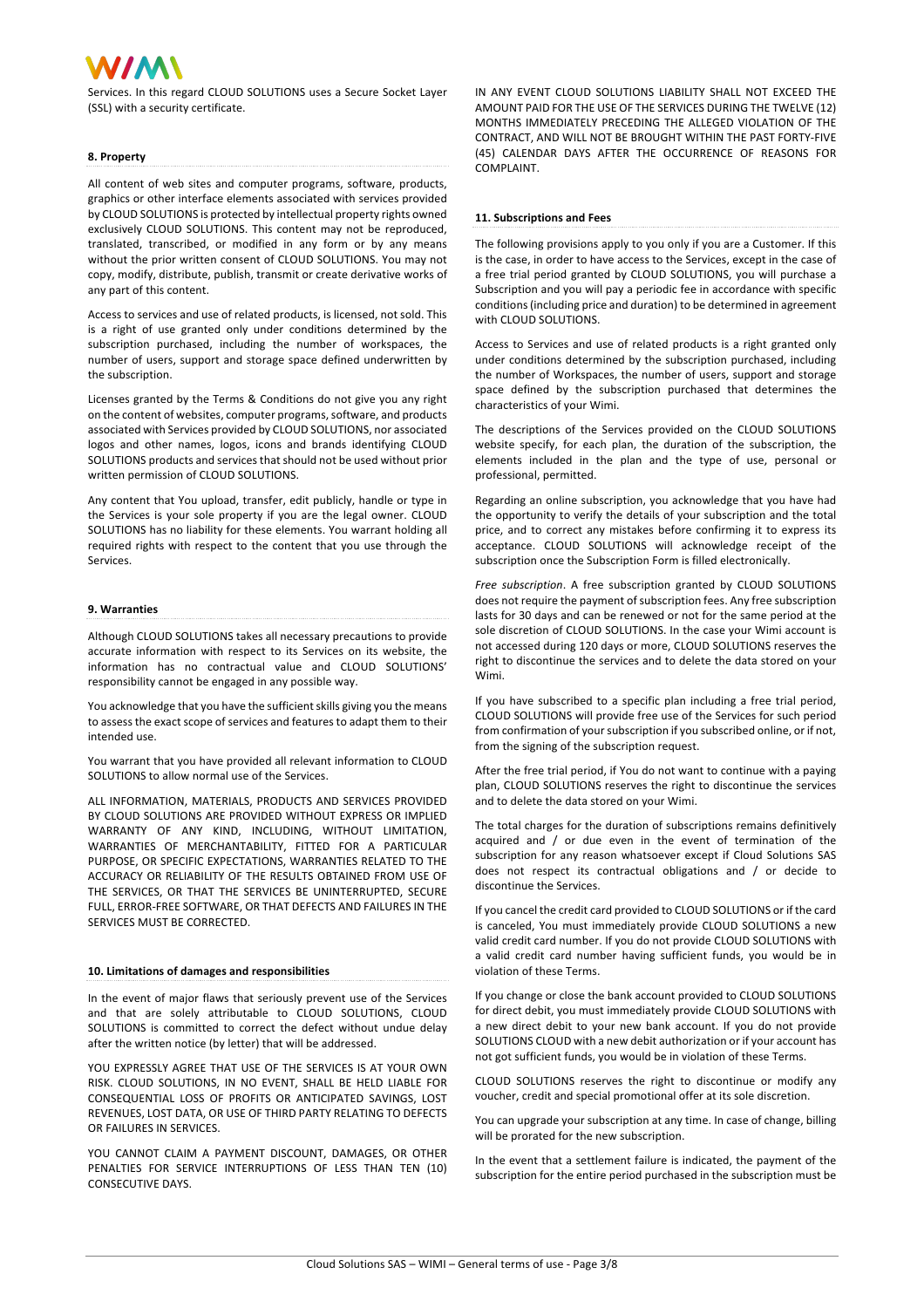made to CLOUD SOLUTIONS wholly within thirty (30) days of the issue date of the invoice or of the initial request for payment. Interest, as a penalty, may be required under the law in effect for the current period beyond this period. CLOUD SOLUTIONS will be entitled to charge a fee for any payment reminder, and reserves the right to send reminder messages via email.

CLOUD SOLUTIONS may suspend access to services if the outstanding amount exceeds thirty (30) days. Without prejudice to any amount due, including the payment of royalties until the end of the period subscribed CLOUD SOLUTIONS may also immediately terminate this Agreement for failure to comply with these Terms, including whether delinquencies exceed a period of sixty (60) days.

Early termination of the Contract will not give rise to any reimbursement of fees paid in advance, nor any compensation.

# **12. Termination**

CLOUD SOLUTIONS may, at its sole discretion, immediately terminate these Terms, the subscription to the right and license to use the Services if (i) You breach these terms without remedy within 8 days of a notice, (ii) CLOUD SOLUTIONS is unable to verify or authenticate any information you supplied to CLOUD SOLUTIONS (iii) such information is or becomes inaccurate, or (iv) CLOUD SOLUTIONS decides, in its sole discretion with a one month prior notice, to suspend the supply of Services. CLOUD SOLUTIONS shall not be liable to you or any third party for termination of the Service or its use.

Upon expiration or termination for any reason, you are no longer allowed to use the Services, you will not have access to data and other documents you have stored in connection with the Services and these may be removed by CLOUD SOLUTIONS.

Accordingly, you should ensure that you have backup copies required.

ALL THE DISCLAIMER OF LIABILITY LIMITATIONS OF WARRANTIES AND DAMAGES AND THE COMMITMENTS CONFIDENTIAL EXPRESSED IN TERMS (1) ARE ESSENTIAL TO THE AGREEMENT BETWEEN THE PARTIES AND (2) remains even in the event of termination EXPIRATION OR WITHDRAWAL OF THESE CONDITIONS.

## **13. Support, updates, backup**

You understand that CLOUD SOLUTIONS can make updates of the Services at any time but is not required to notify you. You agree to accept any update of any kind made available on your subscription plan. Some updates may not be offered in your subscription plan.

Subject to the conditions, CLOUD SOLUTIONS will provide assistance by e-mail to the Customer by acting without undue delay. The Parties will communicate via e-mail addresses indicated in the subscription to the Services and the Wimi addresses indicated in the Wimi websites.

If the subscription offering underwritten in addition to this assistance by e-mail, telephone support or remote support, this assistance may not exceed the quota of hours defined by the subscription.

The help desk will be available only from 9 am to 18 pm on weekdays. Call / e-mail sent outside of these hours will be deemed to be sent the next working day.

For online assistance, CLOUD SOLUTIONS may, with your consent, be required to connect to your Wimi. In this case, CLOUD SOLUTIONS agrees to keep confidential all information it accesses.

If it is included in your subscription, CLOUD SOLUTION can give you the opportunity to make your own backup by means of tools at your disposal.

While CLOUD SOLUTIONS has backup devices to secure your data, CLOUD SOLUTIONS is not responsible for any loss or deformation of Contents exchanged electronically on the Services or by them. Backing up your content is your responsibility.

## **14. Compensation**

You are responsible for maintaining the confidentiality of Your account and password(s). You are also responsible for all activities taking place under your account. For this, You agree to indemnify and protect CLOUD SOLUTIONS and its affiliates, against any liability, claim or expense in connection with any claim, complaint, action, suit or loss that would result from or be related to (a) a breach by you of these Conditions or complaints expressed about Your Account, (b) fraud or manipulation on your part (c) information, data, files or other content provided by you, or (d) any claim of fraud based on any credit card information you have disclosed. You agree to cooperate with Cloud Solution for defense in case of a request, complaint, action or proceeding. CLOUD SOLUTIONS reserves the right to assume the exclusive defense of any claim made by You.

# **15. Confidentiality**

CLOUD SOLUTIONS and you agree to keep confidential information and documents concerning the other party of any kind, financial, technical, social or commercial, that could be accessed during the execution of the contract.

The previous stipulation does not preclude that CLOUD SOLUTIONS can make state in its advertising or commercial documents or commercial offers, for reference, all subscription packages purchased by mentioning the name, logo, the brand of the underwriter.

These obligations will survive any termination, expiration or cancellation of these Conditions.

You agree that the Content of your Wimis such as name, logo or URL of the Wimi is published on a public page "profile" or "directory". The ability to disable these publications may be proposed following the subscription chosen.

Unless authorized by You, CLOUD SOLUTIONS is not allowed to review the Content that you manage through the Services.

# **16. Privacy**

CLOUD SOLUTIONS takes reasonable steps to protect your personal data, including the data that you provide when you want to use the Services. According to French law on personal data protection no. 78-17 of 6 January 1978, You have the right to access your personal data, rectification and correction or deletion of your data that would be inadequate, incomplete, misleading or obsolete, and the right to refuse processing of your personal data for legitimate reasons. To exercise these rights and gain access to data we have about you, please contact us at the address below:

**Cloud Solutions SAS 23 rue d'Anjou 75008 Paris, France contact@cloud-solutions.fr CNIL declaration no: 1485579 v 0**

# **17. Force majeure**

A party may be released from all liability for damages and other penalties when the execution of a particular obligation is prevented or rendered costly due to a force majeure as defined in the law and jurisprudence.

Where a party is prevented for a period exceeding one (1) month due to a force majeure, the other party shall be entitled to terminate the Agreement in writing without any compensation being due.

## **18. Transfer**

You acknowledge and agree that CLOUD SOLUTIONS, if CLOUD SOLUTIONS is acquired or its control is changed, reserves the right to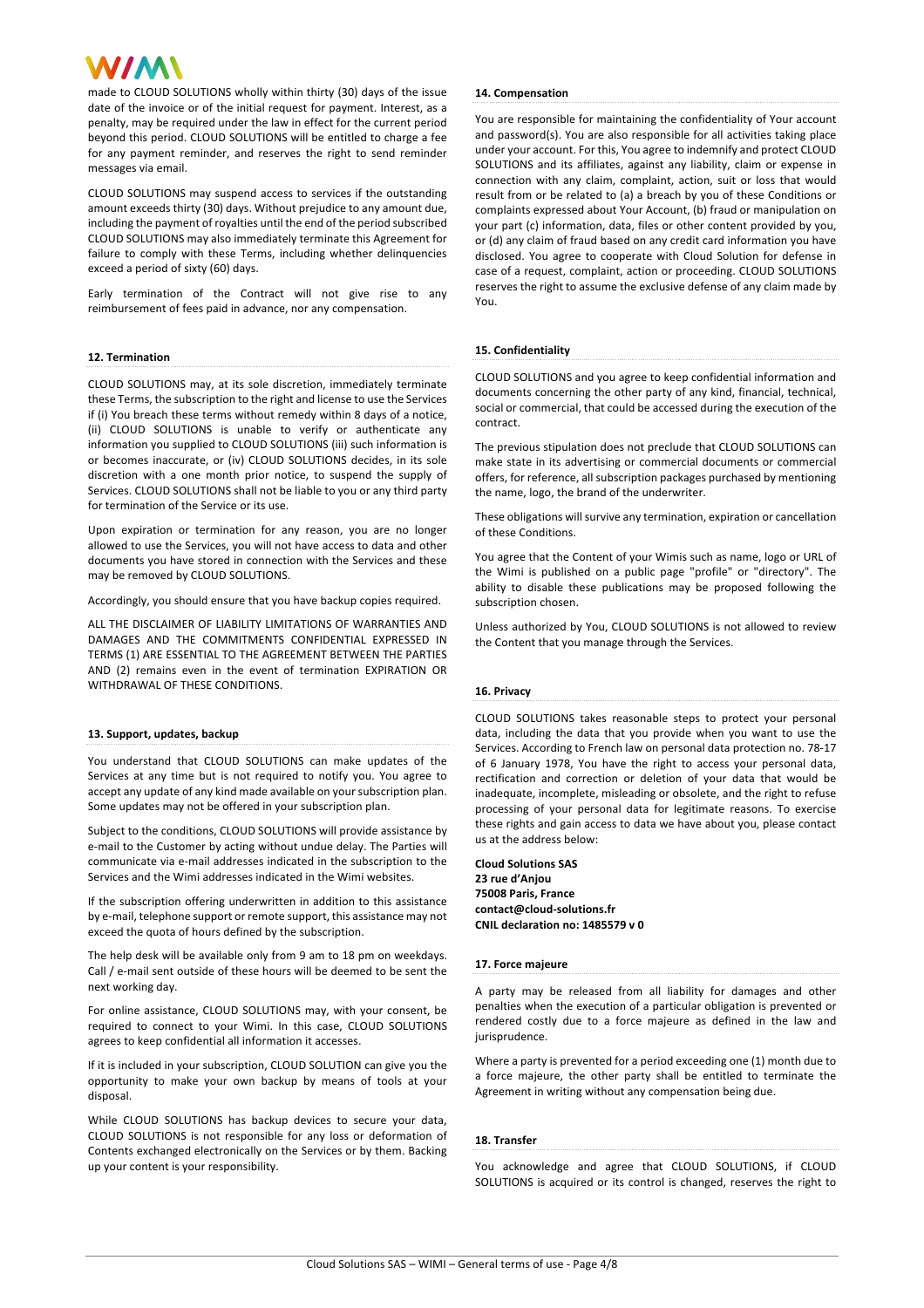transfer to any other company your rights and obligations with a one month prior notice.

You may not assign your rights and obligations under this Agreement without the prior written consent of CLOUD SOLUTIONS. In any event, you remain solely responsible for the enforcement of obligations under this Agreement, in case you fail assignee.

# **19. Divers**

In the event that any provision of these Terms is deemed unlawful, void or unenforceable for any reason whatsoever, such provision shall be deemed not part of these Terms and shall not affect the validity or application of other provisions.

The failure of CLOUD SOLUTIONS to exercise all or part of a right does not preclude the subsequent exercise of such right. The waiver of any breach by CLOUD SOLUTIONS shall not be deemed a waiver of any subsequent breach.

You acknowledge and agree that CLOUD SOLUTIONS is in the market for remote access solutions and CLOUD SOLUTIONS can provide services identical or similar to yours, to third parties, including your competitors.

# **20. Applicable law - Jurisdiction**

THESE TERMS AND CONDITIONS ARE SUBJECT TO FRENCH LAW.

ANY DISPUTE, ANY NATURE, INCLUDING ON THE INTERPRETATION, VALIDITY AND PERFORMANCE OF THESE TERMS AND ANY CONTRACT / ORDER PAST WITH CLOUD SOLUTIONS, EVEN IF WARRANTY CLAIMS OR MULTIPLE DEFENDANTS, BE THE EXCLUSIVE JURISDICTION OF THE COURT OF TRADE LOCATION OF REGISTERED OFFICE OF CLOUD SOLUTIONS.

CLOUD SOLUTIONS benefits from a periodic legal report to make sure it complies with current rights.

# **21. Communications and notifications**

CLOUD SOLUTIONS notices can be sent to the e-mail address you provide when registering to the Services or by any other means CLOUD SOLUTIONS determines in its sole discretion to your attention. All other notices you send to CLOUD SOLUTIONS relating to these Terms must be written and sent by registered mail.

Expressly agreed that any communication or notification by CLOUD SOLUTIONS will be deemed received and read by you within 5 days of shipment. It is your responsibility to update and check this email address. You will be solely responsible for the breach of your obligations in this regard.

# **22. Insurance**

You certify that you take out insurance required (and keep in force) for all of the risks to your business and use of the Services, with a reputable insurance company, for all the financial consequences of your liability for any damage to CLOUD SOLUTIONS and / or any third party in connection with use of the Services, and where applicable, for any damage you may suffer in connection with the use of the Services.

#### **23. Reversibility**

In the event of termination of the contract or application of the reversibility clause, the customer may recover his data in the following formats:

- all information that has been entered by the user is made available through the API in JSON format. You can find the API document at the following URL: https://wimi.wimi.pro/wapi-doc-api

- all the actions that have been created, such as "tasks", are made available in csv format with the semicolon (; ) as separator.

- all files that are uploaded to Wimi can be uploaded via Wimi Drive, a browser, or via the API.

Before any reversibility phase, please contact our customer support at support@wimi.pro.

### **24. Security incident report**

In the event of a suspected attack on the cybersecurity of the platform or service, please immediately send an email to security@wimi.pro with the subject line "Security alert", specifying all the necessary information in the body of the message to enable the analysis of the incident and allow the fastest possible treatment.

In the event CLOUD SOLUTIONS identifies an attack on the cybersecurity of the platform or service, CLOUD SOLUTIONS will notify by email all affected clients within 8 hours

# **25. Activity logs**

At the customer's request, we can make available all event logs concerning him within the limit of contractual and legal retention periods. If the request concerns a specific event, it is necessary to specify the dates and times of the start and end of the event and the targeted service within the request. To make this request, please your dedicated Customer Success Manager (CSM) who will provide you with the elements in our possession within two working days.

## **26. Technical information**

As part of your contractual commitment, we provide you with a complete technical description of the environments made available to you and also the description of their maintenance in a safe condition. To do this, please contact your dedicated Customer Success Manager (CSM) who will provide you with the appropriate documentation.

## **27. Audit right**

service.

For the subscription form "Entreprise", CLOUD SOLUTIONS authorizes, according to the ANSSI SecNumCloud standard, a qualified audit company [PASSI] chosen by the Customer, to perform an audit of the

Each audit will have to respect 1 month notice and be financed exclusively by the Customer.

The customer can ask to be granted an access to the security procedures used to provide the services.

# **28. High Availability, Accessibility**

The high availability is provided by the redundancy of critical components. The redundancy insures the availability of the system despite the failure of a component.

CLOUD SOLUTIONS targets a minimal accessibility level of 99,95% (expect planned maintenance).

**29. Hosting**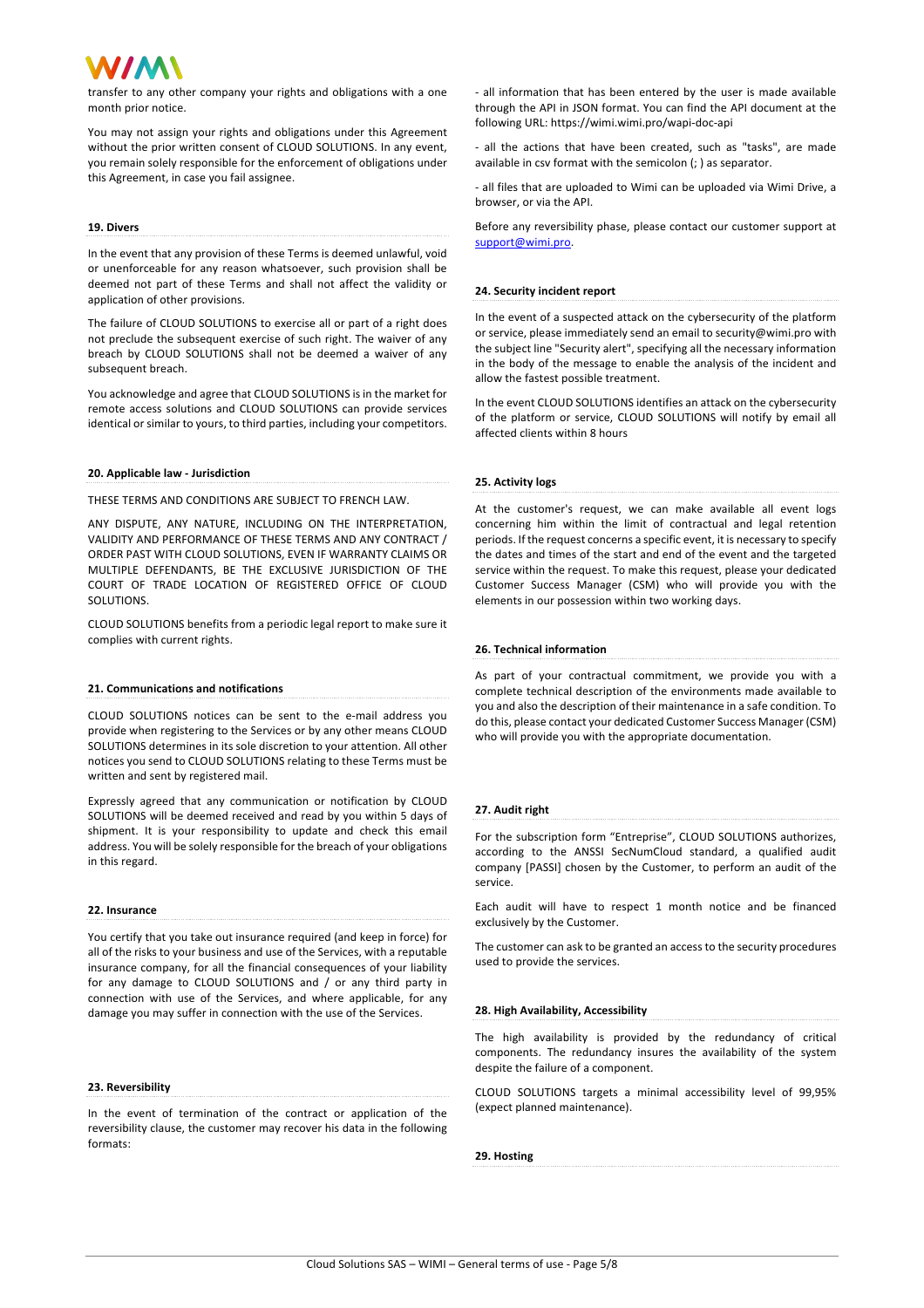

CLOUD SOLUTIONS is committed to host the data stored in the Services by the Customer within the European Union.

> \* \* \* \* \*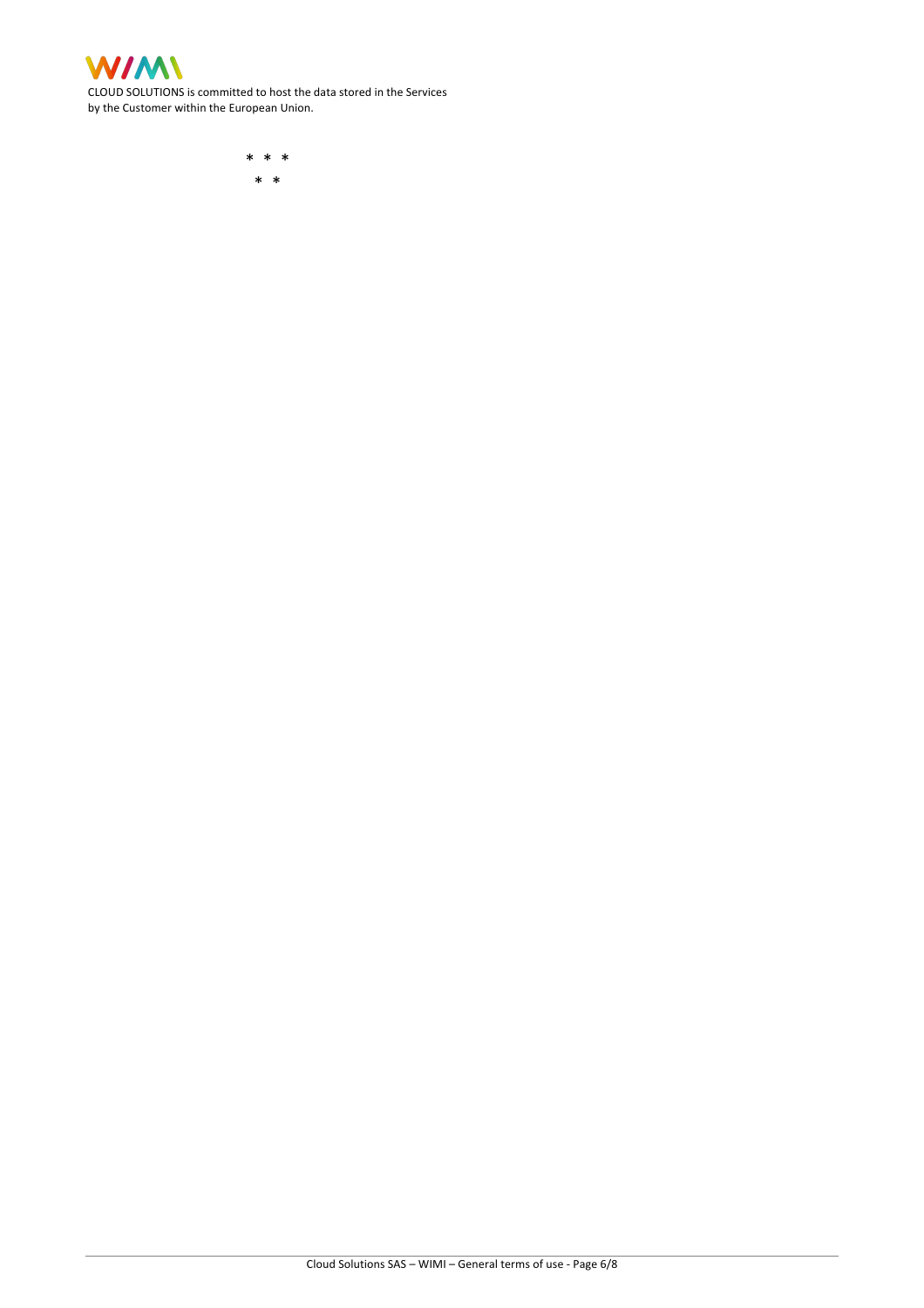

# GDPR Appendix

## **1. Subject**

This document aims to meet the requirements of GDPR as part of the relationship between our business and our clients. This document is only applicable in cases where we, at the request of our clients, process personal data on their behalf within the fixed conditions of GDPR. This document is considered a contractual addition which is imposed upon all parties and does not change the terms of the agreed contract. In the case of discrepancies between this document and the agreed contract, this supplementary document focuses on the sole question of data processing.

# **2.Définitions**

The terms set between parties below have the following significance:

- "Personal data": refers to all information relating to an individual who is directly or indirectly identifiable by a login, name, identification number, location data, online identification, or any other specific element relating to their physical, physiological, genetic, psychological, economic, cultural or social identity.

- "Processing of personal data" refers to all operations or set of operations dealing with personal data processing, whatever process is used, whether it be collection, recording, organization, conservation, adaption or the modification, extraction, consultation, utilization, communication by transmission or by broadcast or any other form of available method, reconciliation or interconnection and the locking, erasure and destruction of data.

- "Violation of personal data": refers to the security violations, loss, destruction, alteration, unauthorized disclosure or unauthorized access to personal data that is transmitted, maintained or processed in a different way, whether it is accidental or illicit.

### **3.Classification of the different parties**

Regarding GDPR and its correct application, you (our client) are considered the "person responsible for data processing" and we, (the provider) act as the subcontractor.

# **4. Identification of processing**

The processes involved in identifying the processing of data that are covered in this document are declared by the client.

## **5. Client Obligations**

You commit yourself to:

- Conforming to GDPR as the person responsible for data processing

- Providing us with all necessary, documented instructions for the efficient performance of our services

- Providing us with the contact details for your DPO (Data Protection Officer) or GDPR referent

- Notifying the relevant authorities of violations of data processing

- Adhering to your obligations regarding data protection

- If needed, providing us with the necessary information to maintain our data processing register

- Granting us all the necessary rights to allow us to process data.

## **6. Client instructions**

We only process your personal data in accordance with the documented instructions which you send to us.

The documented instructions are sent to us in writing in any format. The intention of these instructions cannot be to change the product itself or the proposed service.

We are required by GDPR to inform you immediately, if, according to us, your instructions represent a violation of the current regulations or other provisions of the EU's law or French law relating to the protection of data.

# **7. Potential subcontracting**

You allow us to use subcontractors. When the contract is agreed with the subcontractor, we guarantee you that the subcontractor themselves adheres to GDPR. In the cases where you wish to make a contract directly with the subcontractor, it is down to you to verify the adherence to GDPR.

### **8. Reinforced Confidentiality**

We make our staff aware of the protection of personal data and ask them to respect, when suitable, a code of conduct.

# **9. Security Obligations**

Each party puts in place necessary technical and organizational measures regarding the obligatory securing and protection of personal data.

In the case of violation of security, we put in place necessary measures and inform you of all the elements necessary to proceed, in cases of expiry, to notifications with the CNIL.

# **Attention: You must ensure that all access codes and user profiles are configured correctly.**

**10. Client Assistance**

We assist in the implementation of the technical and organisational measures that are deemed necessary to satisfy the protection and security obligations of the processing of data, proposing solutions, services and techniques which we consider appropriate.

You remain the sole person responsible for the implementation of the propositions that we formulate for you.

# **11. CNIL Inspections**

The parties are both aware of potential CNIL inspections and take the necessary measure to respond to the questions posed by this inspection authority.

# **12. Audit**

You can audit our conformity once a year by addressing a question to us. We will respond to this as soon as possible. We are exempt from auditing for all services that possess a CNIL certificate or label.

Cloud Solutions will provide all information necessary to the execution of a conformity audit regarding the article 28 of GDPR.